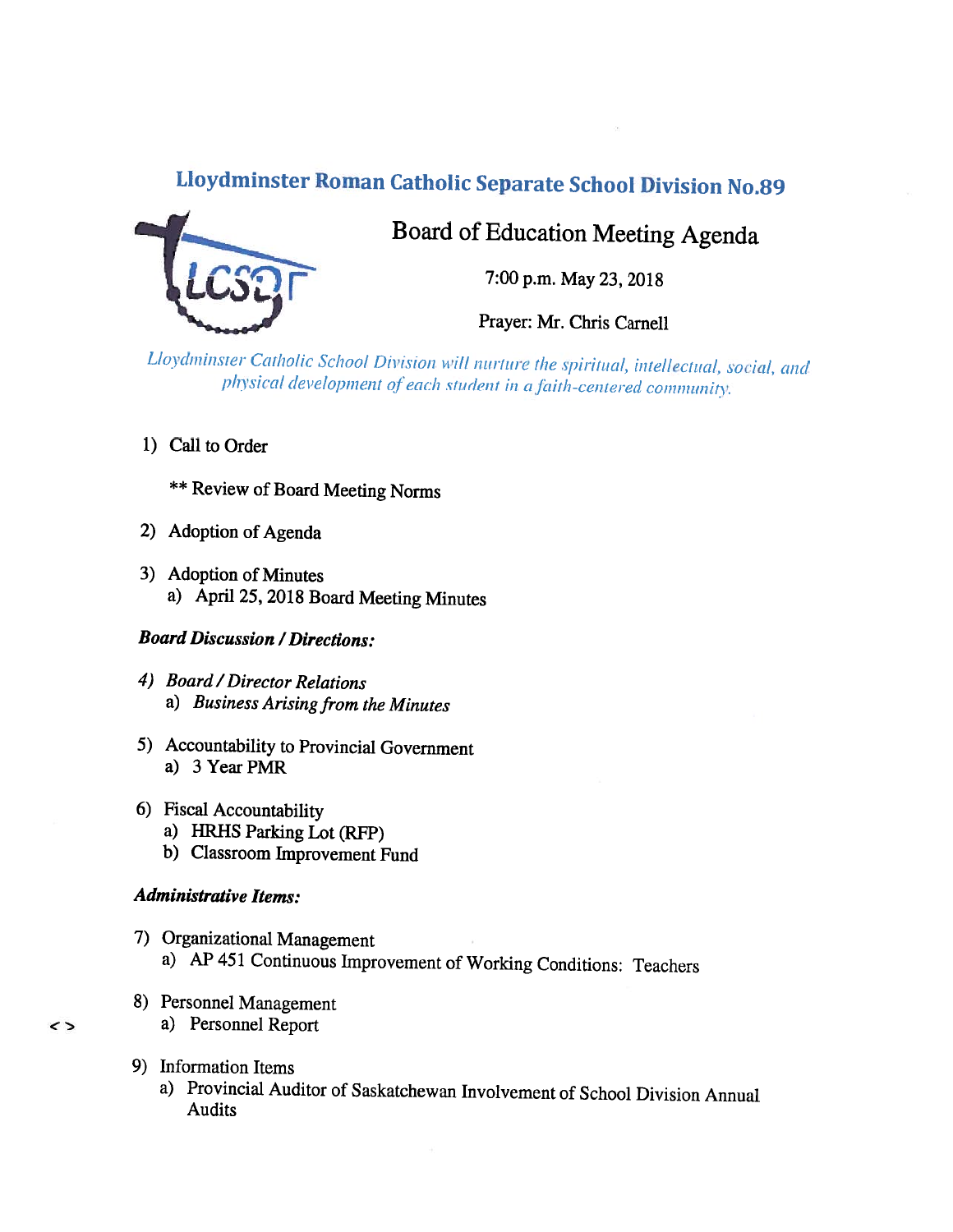10) Correspondence

11) Identification of Emergent Items

 $\mathcal{G}$ 

12) Closing Prayer

13) Adjournment

 $\overline{t}$ 

 $\widetilde{\mathcal{M}}$ 

 $\langle \hat{f} \rangle$ 

May: Mr. Calvin Fendelet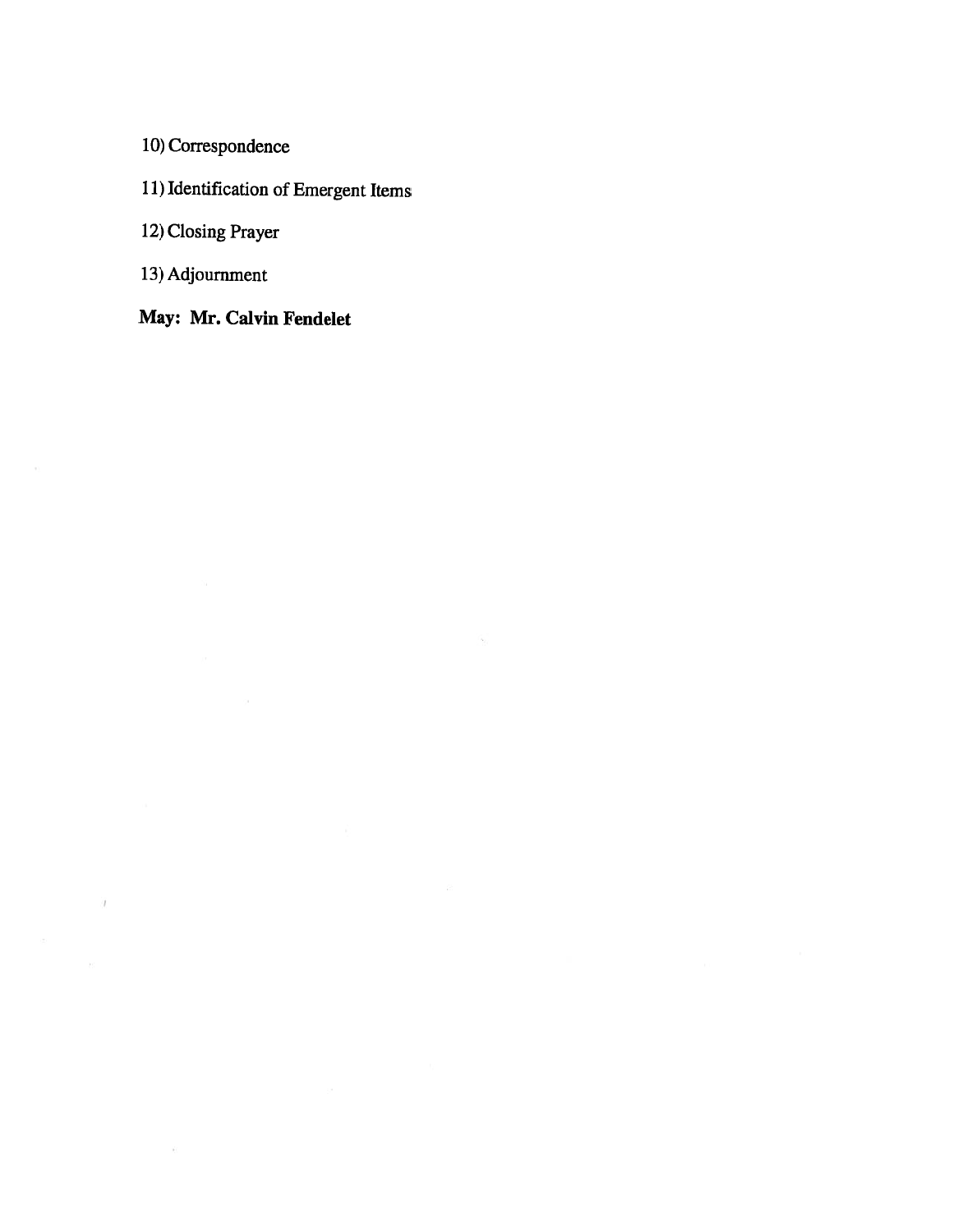## LLOYDMINSTER R.C.S.S.D. #89

# MINUTES OF THE REGULAR BOARD MEETING

#### Wednesday, May 23, 2018

TIME AND PLACE: The meeting commenced at 7:00 p.m. in the Board Room.

**ATTENDANCE:** Mrs. Paula Scott (Chair) Mrs. Michelle Rusteika Mrs. Laurie Makichuk Mrs. Jill Wytrykusz Mrs. Erin MacDuff Mr. Calvin Fendelet Mr. Chris Carnell

> Mr. Nigel McCarthy, Director of Education<br>Ms. Glenda Kary, Deputy Director of Education (7:50pm) Mr. Kevin Kusch, Deputy Director of Learning<br>Mrs. Melanie Stelmaschuk, Chief Financial Officer

#### ABSENT:

Prayer led by Mr. Chris Carnell

#### ADDITIONS:

7(a) Special Board meeting after the Evaluation

18/05/23-01 Mrs. Michelle Rusteika moved that the Board of Education adopt Agenda the agenda, by the addition of 7(a) and closed session moved to 3.

#### **CARRIED**

18/05/23-02 Mrs. Laurie Makichuk moved that the Board meeting move to a Closed Session closed session at 7:11 p.m.

# **CARRIED**

18/05/23-03 Mrs. Jill Wytrykusz moved that the Board move out of closed Reconvene session at 7:34 p.m.

# **CARRIED**